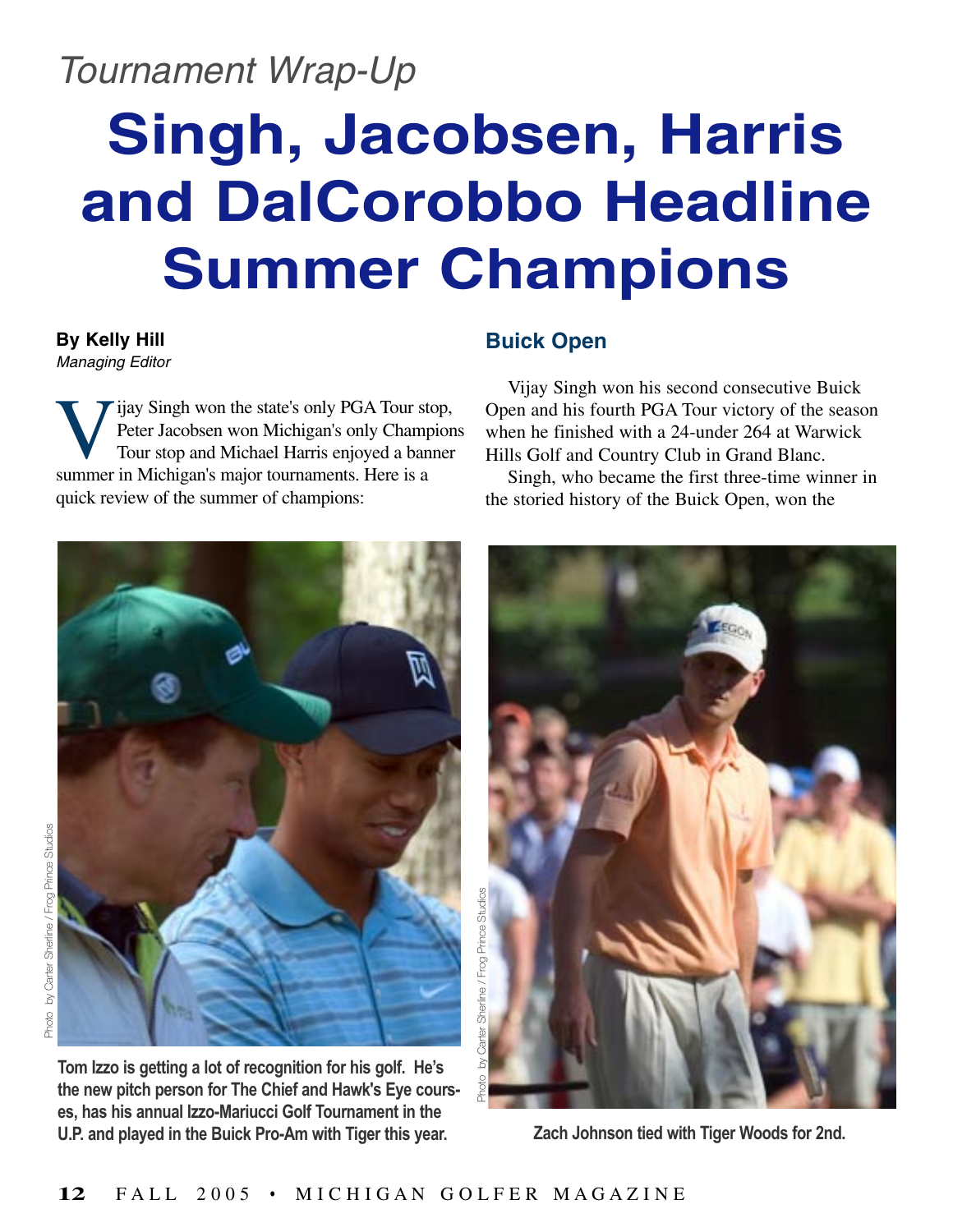\$828,000 winner's share of the \$4.6 million purse when he edged Tiger Woods and Zach Johnson by four strokes.

#### **Ford Senior Players Championship**

Peter Jacobsen shot 6-under 66 in the final round to win the Ford Senior Players Championship at the TPC of Michigan in Dearborn. The victory was Jacobsen's second major title on the Champions Tour. Jacobsen, who finished with a 15-under 273, one stroke ahead of Hale Irwin and three strokes ahead of Tom Watson, collected the \$375,000 winner's share of the \$2.5 million purse.

#### **Michigan PGA Championship**

John DalCorobbo fired a 7-under 65 in the final round on the Cedar River course at Shanty Creek Resort in Bellaire to claim the 2005 Michigan PGA Championship. He finished the 54-hole tournament with an 11-under 205 and edged Jordan Young of Grosse Ile Golf and Country Club by four strokes. Brad Dean of Crystal Mountain finished five strokes back.

DalCorobbo, 40, who is the Director of Golf Instruction at Michigan State University's Forest Akers Golf Club, lost the 2002 Michigan PGA Championship in a playoff with Ron Beurmann and eventual champion Ken Allard.

"What a wonderful feeling to match the names on that (Gilbert A. Currie) trophy and be a part of that legacy," DalCorobbo said. "There are times in my life I don't feel like I've got game any more, and then there are times like this that I think, 'Wow, I can play.'"

#### **Michigan Amateur Championship**

With seven birdies in the final 12 holes, Christian Vozza of Traverse City beat Patrick Wilkes-Krier of Ann Arbor 5 and 4 to claim the 94th Michigan Amateur Championship at



**Peter Jacobsen was the popular winner of the Ford Senior Players Champion ship at the TPC of Miochigan.**



**Mandi McConnell, a member of the MSU golf team, captured the 89th Michigan Women's Amateur Campionship**